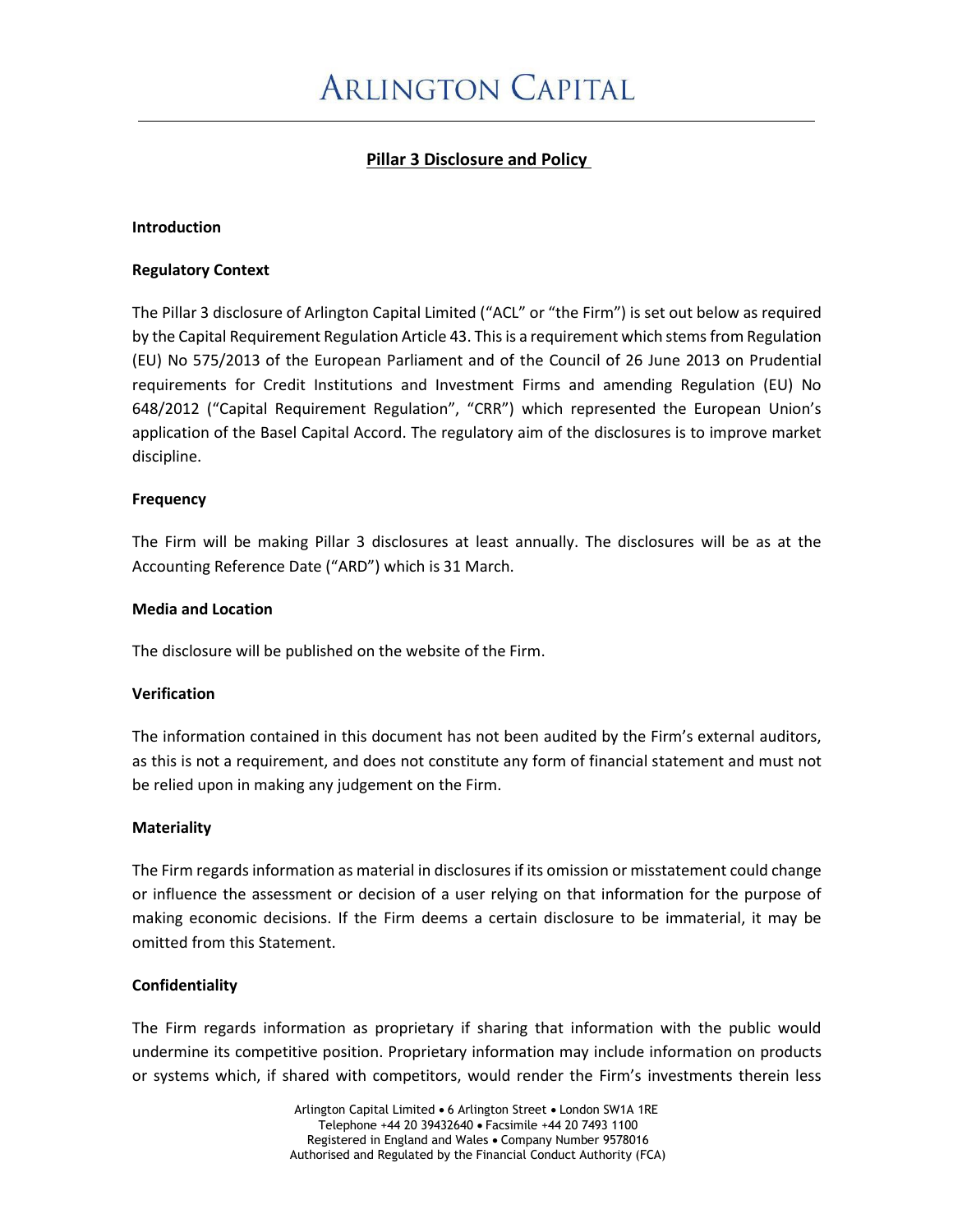# **ARLINGTON CAPITAL**

valuable. Further, the Firm must regard information as confidential if there are obligations to customers or other counterparty relationships binding the Firm to confidentiality. In the event that any such information is omitted, we shall disclose such and explain the grounds why it has not been disclosed.

# **Summary**

The CRR, to which the Firm is subject to, has three pillars; Pillar 1 deals with minimum capital requirements; Pillar 2 deal with Internal Capital Adequacy Assessment Process ("ICAAP") undertaken by a firm and the Supervisory Review and Evaluation Process through which the Firm and Regulator satisfy themselves on the adequacy of capital held by the Firm in relation to the risks it faces and; Pillar 3 which deals with public disclosure of risk management policies, capital resources and capital requirements. The regulatory aim of the disclosure is to improve the market discipline.

The Firm's greatest risks have been identified as business and operational risk. The Firm is required to disclose its risk management objectives and policies for each separate category of risk which include the strategies and processes to manage those risks; the structure and organisation of the relevant risk management function or other appropriate arrangement; the scope and nature of risk reporting and measurement systems; and the policies for hedging and mitigating risk, and the strategies and processes for monitoring the continuing effectiveness of hedges and mitigants.

The Firm has assessed business and operational risks in its ICAAP and set out appropriate actions to manage them. A number of key operations are outsourced to third party providers such as administrators reducing our exposure to operational risk.

The BIPRU Remuneration Code sets out the standards that BIPRU investment firms within scope of the Capital Requirements Directive (CRD) 3 have to meet when setting pay and bonuses for their staff. The disclosures below are the required Pillar 3 disclosures and apply solely to the Firm.

# **Background to the Firm**

# **Background**

The Firm is incorporated in the UK and is authorised and regulated by the FCA as a "BIPRU €50,000 Limited Licence Firm" which does have permission to deal with professional clients and is not authorised to hold client money. The Firm has permission to provide advisory, discretionary, arranging and investment management services. As a consequence, the main risks facing the Firm relate to its operations and its business environment. Whilst the Firm does have some exposure to market risk, this is not considered to be material. The ICAAP only covers Arlington Capital Limited.

# **Article 435**

#### **Disclosure: Risk Management Objectives and Policies**

Arlington Capital Limited • 6 Arlington Street • London SW1A 1RE Telephone +44 20 39432640 • Facsimile +44 20 7493 1100 Registered in England and Wales • Company Number 9578016 Authorised and Regulated by the Financial Conduct Authority (FCA)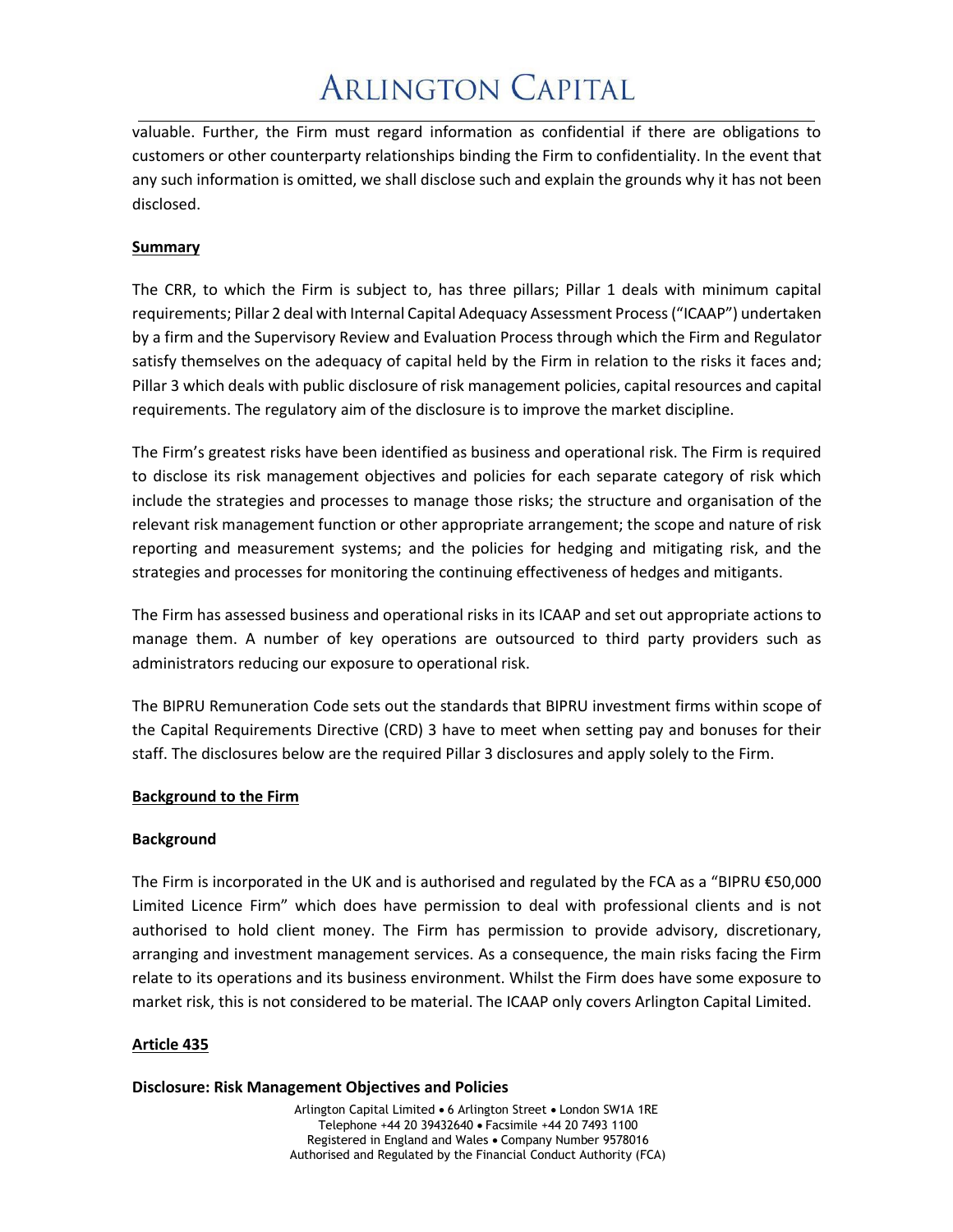# **ARLINGTON CAPITAL**

#### **Risk Management Objective**

The Firm has a risk management objective to develop systems and controls to mitigate risk to within its risk appetite.

#### **Governance Framework**

The Board is the Governing Body of the Firm and has the daily management and oversight responsibility. It meets regularly and is composed of:

- Christian Patrick Teroerde
- John McDonald
- Edward Collins
- Maximilian zu Ysenburg
- Nicholas Britten-Long
- Andrea Tenconi

The Board is responsible for the entire process of risk management, as well as forming its own opinion on the effectiveness of the process. In addition, the Board decide the Firm's risk appetite or tolerance for risk and ensures that the Firm has implemented an effective, ongoing process to identify risks, to measure its potential impact and then to ensure that such risks are actively managed. The board is made up of the firm's senior management and is responsible for designing, implementing and monitoring the process of risk management and implementing it into the day-today business activities of the Firm.

# **Risk Framework**

Risk within the Firm is managed by use of the following:

# **Disclosures concerning the Board**

• Number of directorships (excluding those held in respect of FIRM) held by members of the Board

The number of outside directorships held by members of the Board are as follows:

- Christian Patrick Teroerde 5
- John McDonald 1
- Edward Collins 2
- Maximilian zu Ysenburg 2
- Nicholas Britten-Long

Arlington Capital Limited • 6 Arlington Street • London SW1A 1RE Telephone +44 20 39432640 • Facsimile +44 20 7493 1100 Registered in England and Wales • Company Number 9578016 Authorised and Regulated by the Financial Conduct Authority (FCA)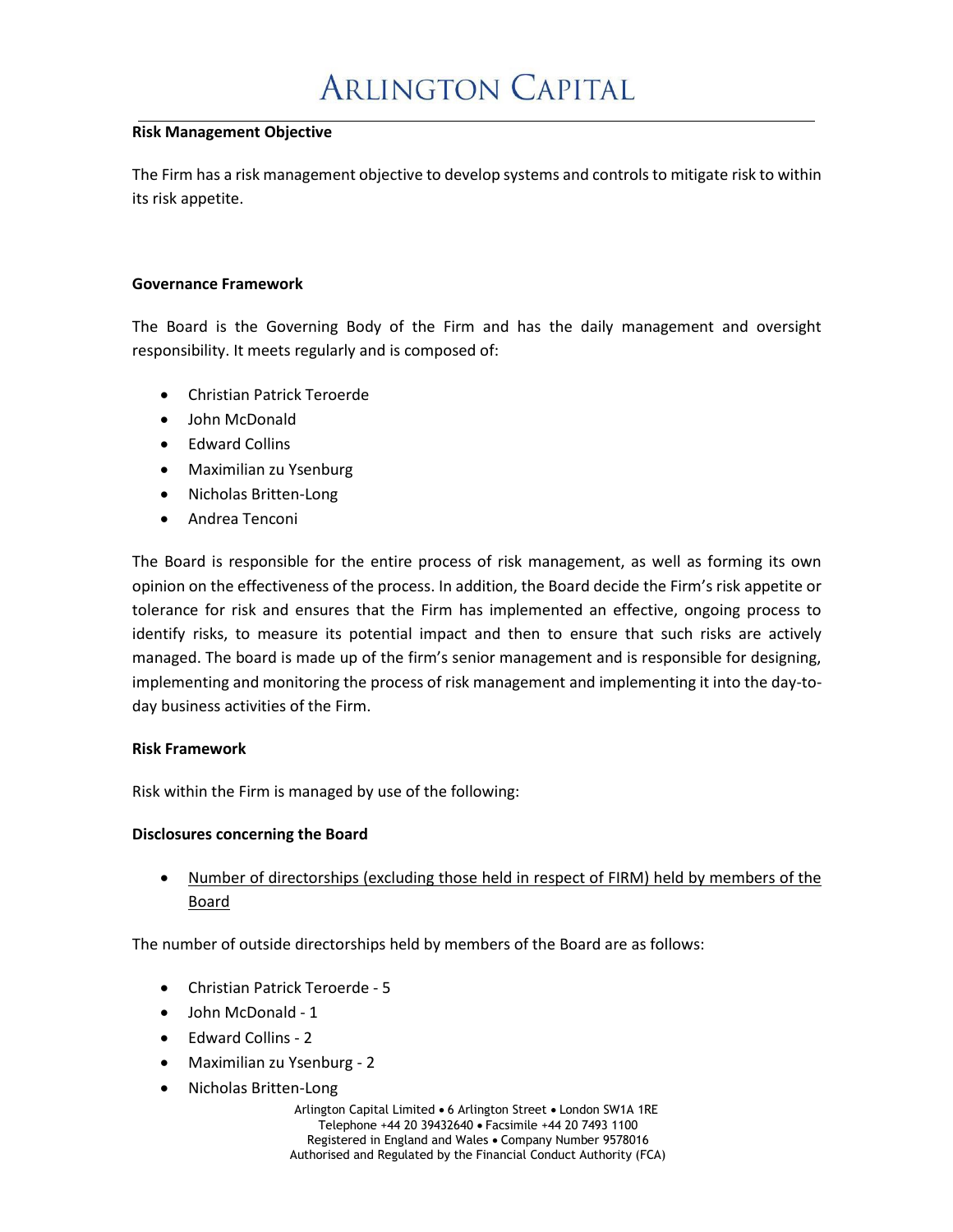# Recruitment policy for selection of the Board

The Firms recruitment policy complies with the UK legislation regarding the prevention of discrimination.

# **Risk Management**

The Firm operates a risk management framework that sets out the responsibilities and escalation procedures for the identification, monitoring, and management of operational and business risks. Capital planning takes these identified risks into account. Specific personnel are assigned responsibility for the risks across the Firm.

The Firm's Managing Director takes overall responsibility, with the assistance of the Board, for identifying material risks to the Firm and putting appropriate mitigating controls in place. Risks and mitigating controls are reassessed on a regular basis, taking into account the Firm's risk appetite. Where risks are identified which fall outside of the Firm's risk tolerance levels, or where the need for remedial action is identified in respect of identified weaknesses in the Firm's mitigating controls, then actions are taken to improve the control framework. The management Executive Committee meets regularly to review the quality of the control framework and to satisfy themselves that appropriate controls are in place and that mitigating actions are moving forward.

• Information Flow on risk to Board

The Board is scheduled to have quarterly meetings in which they discuss the day to day running of the business, risk, compliance, and financial matters.

# **Article 437**

# **Disclosure: Own Funds**

The Firm is an BIPRU Limited license Firm. Tier 1 Capital comprises of Shares and Audited Reserves/Losses. As stated in the Company's report and accounts at 31 March 2021, the firm held £245,417 of Tier 1 Capital which comfortably meets the fixed overhead requirement of £203,000.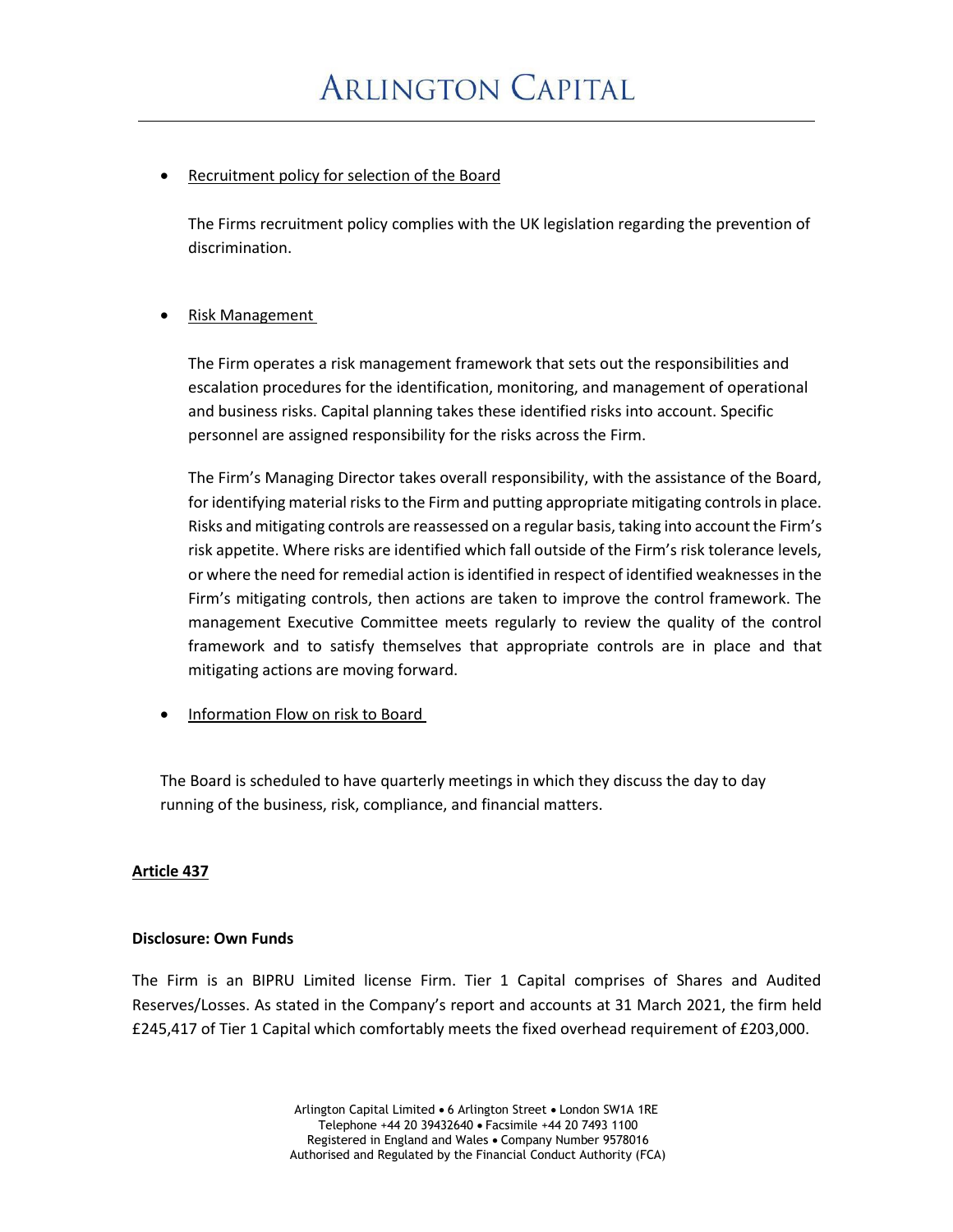### **Article 438**

#### **Disclosure: Capital Requirements**

The Firm has adopted the Fixed Overhead Requirement ("FOR") approach to the calculation of its ICAAP Capital Resources and is based on Arlington's audited expenditure for the period ended 31 March 2021. The firm has adopted a standardised approach to credit and market risk. The ICAAP assessment is reviewed by the Board and amended where necessary, on an annual basis or when a material change to the business occurs. The COO presents the ICAAP document to the Board of the Firm which reviews and endorses the risk management objective annually or when a material change to the business occurs at the same time as reviewing and signing off the ICAAP document.

The Firm's Pillar 1 capital requirement is calculated in accordance with the General Prudential Sourcebook ("GENPRU") as the higher of the FOR, the sum of market and credit risk requirements, or the base capital requirement of €50,000. The Firm's credit risk is calculated as per the "Standardised Approach (BIPRU 3.4)" and market risk, in line with BIPRU 7.5. As at 30 March 2021 the Firm's Pillar 1 capital requirement was determined by the Fixed Overhead Requirement and totalled £203,000 the firm's Tier 1 Capital comfortably exceeds this.

# **Article 445**

#### **Disclosure: Exposure to Market Risk**

Cash balances within the firm are mainly held in Sterling, but the company does earn revenue in Euros and US Dollars, but FX risk is not considered material. There are a few, minimal, creditors who request payment in Euros or US Dollars.

The Firm considers both the management fee accruals and bank deposits in currencies other than sterling to hold a level of exchange rate risk and holds a certain level of capital (per the standard calculation) against this. The Firm does not believe this risk to be high enough to require holding extra capital above that already calculated through the standard calculation. The Firm does not hold securitisation positions and therefore there is no Specific Interest Rate Risk to disclose.

Where the firm's income is measured as a percentage of assets under management, market risk can cause this to fluctuate, but as these are a small percentage of the firm's overall revenues the Firm does not believe this risk to be high enough to require holding extra capital above that already calculated through the standard calculation.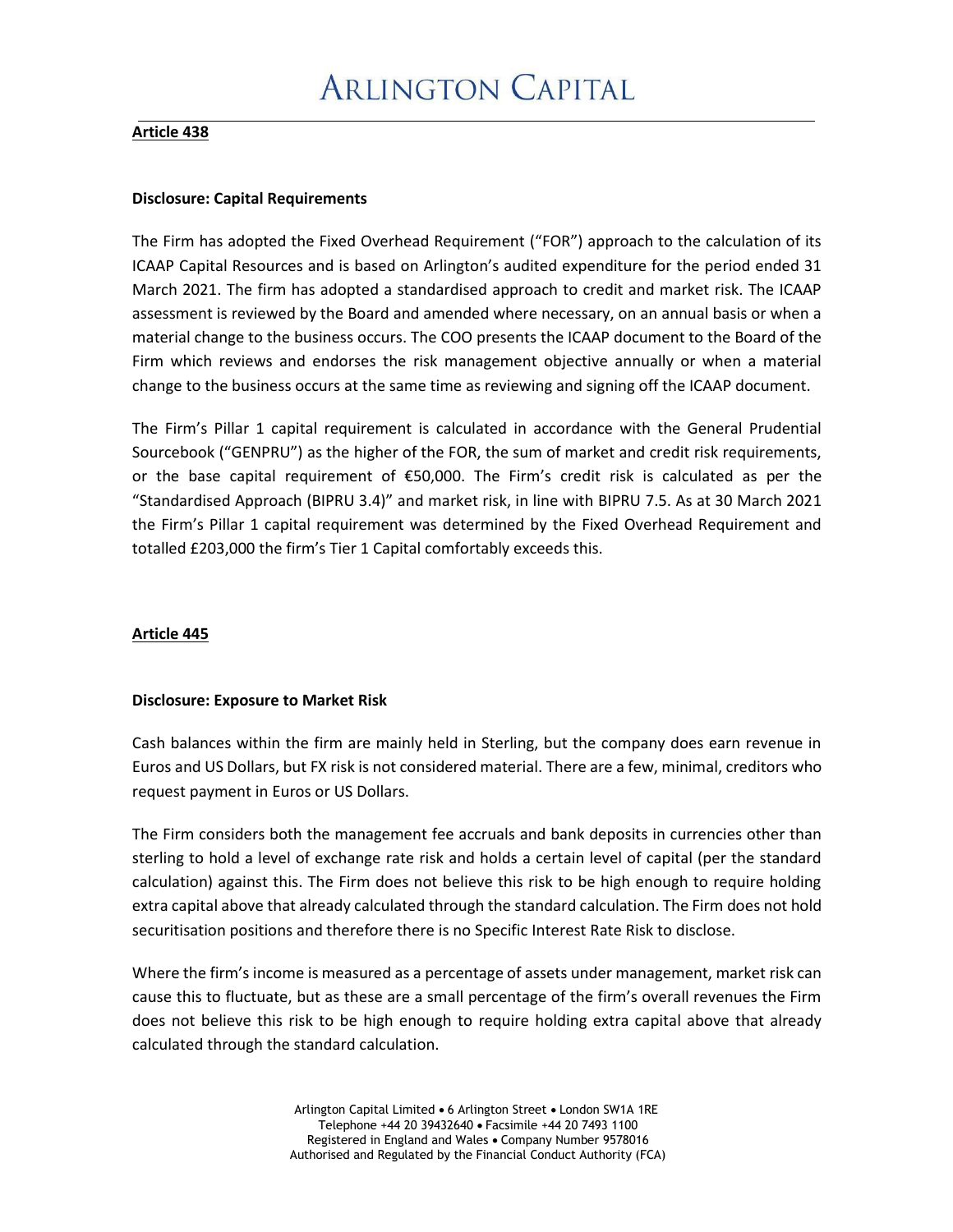#### **Article 446**

#### **Disclosure: Operational Risk**

This is defined as the risk of loss resulting from inadequate or failed internal processes, people and/or systems, or from external events including legal risk. The Firm seeks to minimise operational risk through a control framework, particularly when engaging in new business ventures or trading new products. The Firm considers risks which may impact upon the Firm directly or indirectly. As an advisor/arranger and investment manager, the Firm is, and the systems and controls it is reliant upon are considered adequate, and the Firm considers its operational risks to be minimal.

# **Article 450**

#### **Disclosure: Remuneration Policy**

As defined by the Remuneration Code, the Firm is a Proportionality Level 3 Remuneration Code Firm and as such, the rules appropriate to its Proportionality Level are applied. The Board is responsible for the Firm's remuneration policy. Remuneration is determined and reviewed annually by the Executive Committee before being approved by the Board. The Board do not believe the Firm is of a sufficient size or complexity to require a "Remuneration Committee", based on the grounds of proportionality. The Firm does not employ the services of an external consultant for this purpose. All variable remuneration is adjusted in line with capital and liquidity requirements.

#### **Remuneration Code Staff**

BIPRU Remuneration Code staff comprises categories of staff including senior management, risktakers, staff engaged in control functions and any employee receiving total remuneration that takes them into the same remuneration bracket as senior management and risk-takers, whose professional activities have a material impact on the Firm's risk profile. ACL takes reasonable steps to ensure all Remuneration Code staff understand the implications of their status, including the potential for remuneration which does not comply with certain requirements of the BIPRU Remuneration Code to be rendered void and recoverable by the Firm.

**Principles of the Remuneration Code**

Arlington Capital Limited • 6 Arlington Street • London SW1A 1RE Telephone +44 20 39432640 • Facsimile +44 20 7493 1100 Registered in England and Wales • Company Number 9578016 Authorised and Regulated by the Financial Conduct Authority (FCA)